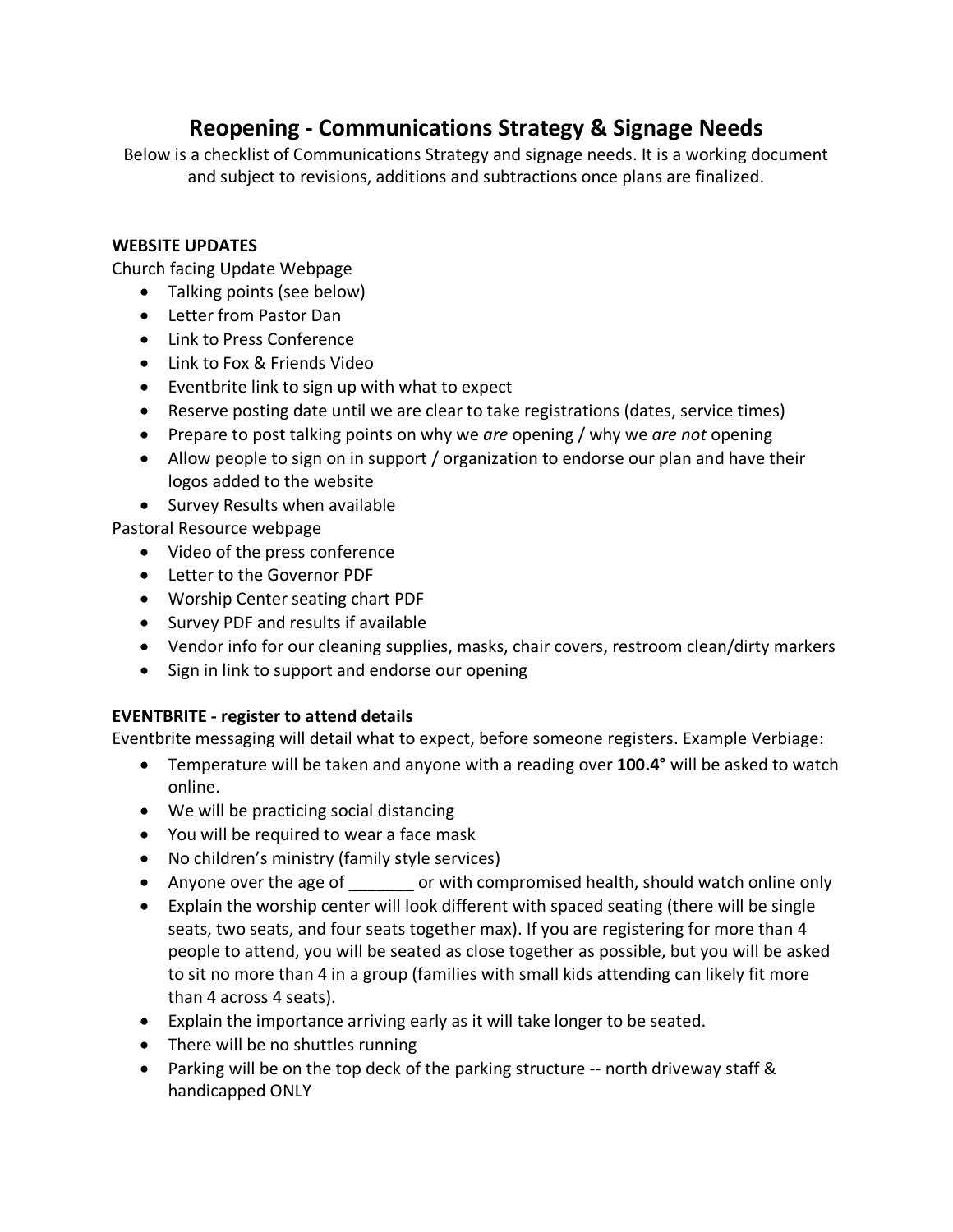- Café will be closed at this time.
- Bookstore will be open (If allowed)
- There will be a seat cover placed on your chair. We ask that you remove the cover when you leave and dispose of them after service.
- If you arrive after service begins you may be directed to an overflow room. Please plan to arrive at least 15 minutes early.
- Once you are checked in you will stand in line at one of the two entrances to the auditorium. Lines observe social distance. Families that come together will stand in line together.

## **SIGNAGE**

Handheld signs – held by staff and guest services as attendees drive in the drive way and come onto the campus. Examples:

- **Welcome Home!**
- **We missed you!**
- **You're essential!**
- **You are loved!**

A frames – (In the parking lot) **THIS IS A TICKETED EVENT** (3)

A frames – (As they enter from the parking lots onto the patio) **Distance Responsibly 6'** (3) A frames – (Back of A frames to be seen when leaving) **We loved seeing you! Have a blessed day!** (5)

2' x 8' Grate – (Walking on the Campus) **Welcome Home! We missed you!** (3)

2' x 8' Grate – **Temperature check 1. Temperature Check 2, and so on through 5**. (5)

- 2' x 8' Grate (Somewhere along the lines) **If you came together, Stay together** (5)
- 2' x 8' Grate **-** (by the nursery entrance) **Staff and Handicap Entrance** (1)
- 2' x 8' Grate **Please resist the urge to shake hands or give hugs and kisses (we know it's hard)** (4)
- 2' x 8' Grate **- Wave is the new handshake** (4)

2' x 8' Grate - Restrooms - (At the entrances) **Please wait to be called by attendant or Please wait to be seated** (2)

22" x 28"MSS – (In front of the elevator) **Elevator not available** 

22" x 28"MSS – (At the bottom of the stairs) **The mezzanine is closed at this time**

22" x 28"MSS – (If the Bookstore is allowed to be open) **Bookstore - 10 customers at a time**

22" x 28"MSS – (At the entrance to sanctuary doors) – **Seat closest to the stage first** 

22" x 28"MSS – (At the exit doors) **Please dispose of seat cover here**

64"h x 132"w – (above garage doors with eyelets installed to hang vinyl signs)

- **Welcome Home!**
- **We missed you!**
- **You're essential!**
- **You are loved!**

8 ½ x 11 Stanchions signs just smaller than– possibly for line directions, entrance and exits (5) 12"D Ground decals –(at the front of the lines) **Practice Social Distancing**

Mark Ground – Blue tape 6' apart at entrance to building and entrance to sanctuary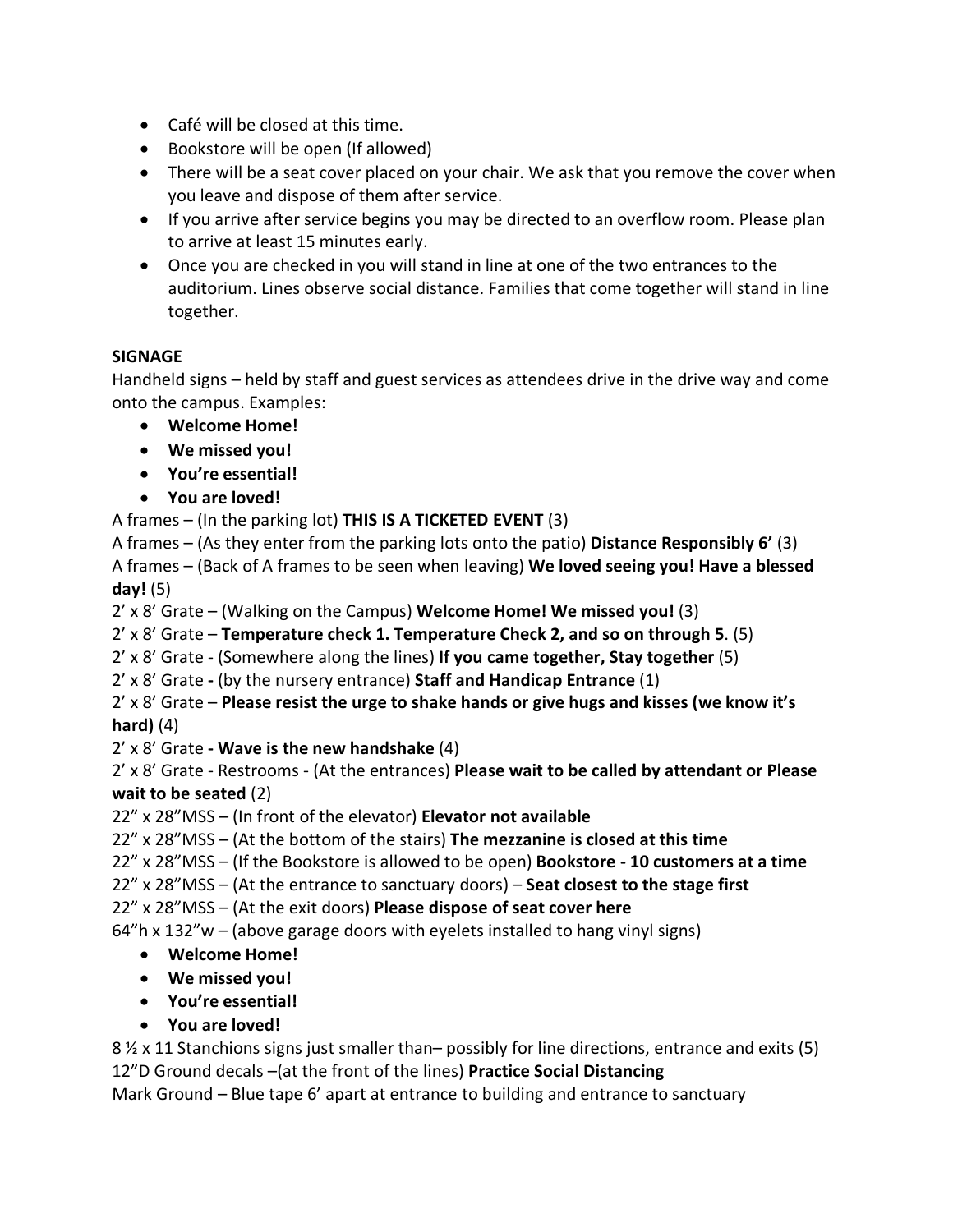Restroom door markers - that read clean/dirty **11 women's stall, 6 men's stalls plus 5 urinals-Close family restroom Remove furniture leave plants Giving kiosk glove station with trash can next to it**

## **Digital Graphics – Welcome Center – 3 tv's motion graphics (Welcome Back, We missed you, We love you etc)**

#### **Talking Points**

We have been receiving negative feedback both from our congregation and the general public. Here are some basic talking points that I think we should forward to Pastor Dan once we are comfortable to gain his concurrence:

- Water of Life Community has and continues to be a partner with local & county officials in serving the community;
- We have maintained services to the poor, homeless, and senior populations throughout this COVID-19 crisis;
- As the state began dialog about re-opening, we (and others) believed that they improperly classified our worship gatherings as non-essential and high risk gatherings of strangers;

We have been in discussions with the governor, county & local officials about taking steps to allow churches to open worship centers **while maintaining social distancing standards** – if Walmart, Costco & Home Depot can do it, churches can as well.

We seek to reopen our worship centers because our congregations need fellowship:

- we need to spiritually care for the people who are serving others in this crisis.
- We are, in fact, encouraging those who are being spiritually fed online to continue watching online …
- There are those in our congregation who are alone, don't have anyone in their household to fellowship with, or don't have adequate online access to our services.

We are **not** doing this:

- Because we oppose the governor or don't believe in the seriousness of COVID-19
- Because we need to raise donations through our tithing collections during services
	- o We have met budget every week
	- $\circ$  We've even established a COVID-19 Relief fund through the generous donations of our congregation
- Expecting to have capacity crowds

We are: